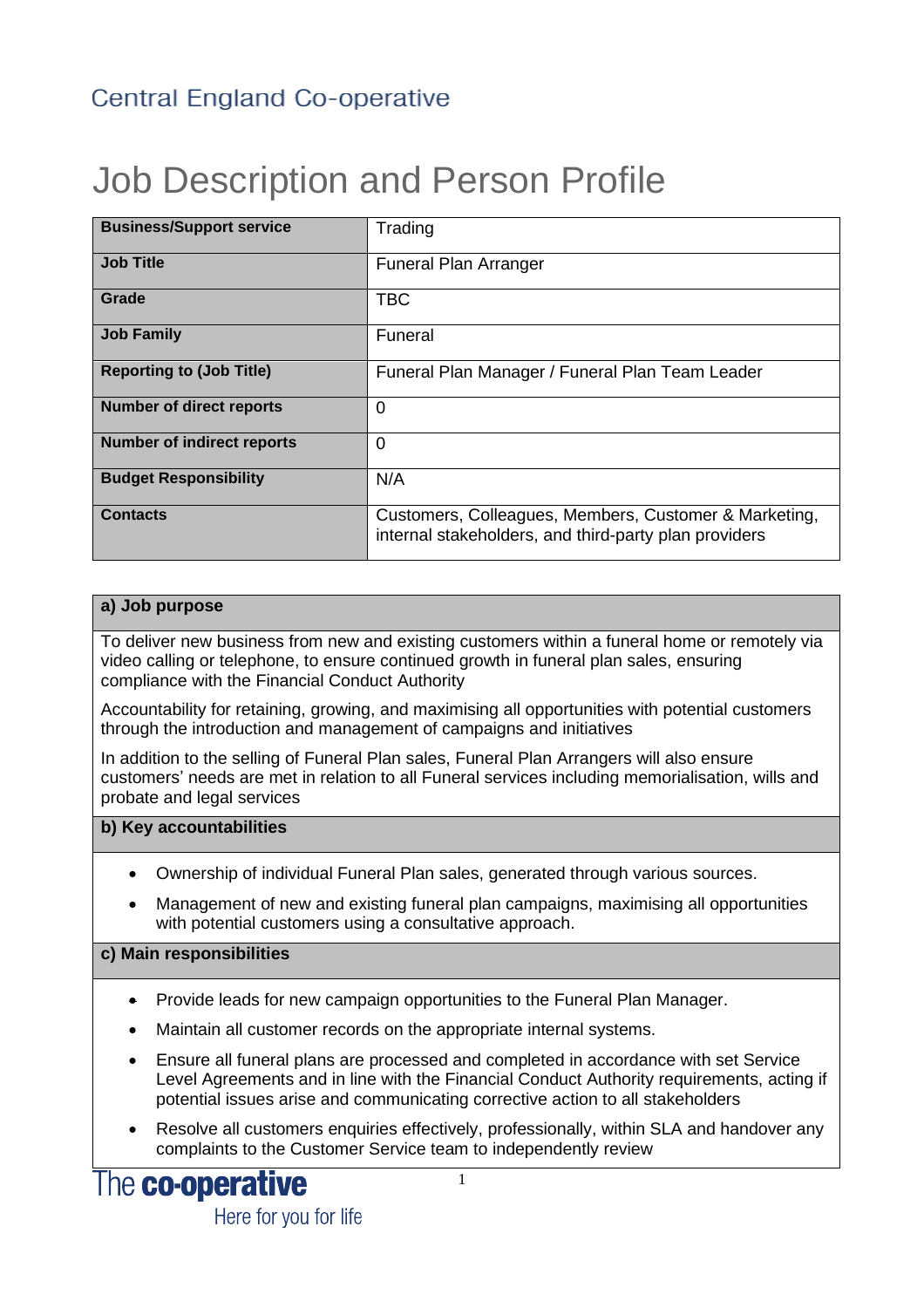# Central England Co-operative

- Building relationships with Introducer Appointed Representatives to assist with enquiries around funeral plans
- Support local community events and initiatives to maximise opportunities as required.
- Promote an open and effective working relationship with all colleagues.
- Flexibility of working hours will be required to meet the needs of Customers
- To undertake any other relevant duties as requested.
- To adhere to, embed and comply with all Society Policies and Procedures

### **d) Measures of performance**

- Quality and Compliance Monitoring scores including accurate completion of customer plan paperwork and sales processes, key performance indicators and personal objectives are achieved.
- Training and ongoing assessments are passed
- Completion of 15 hours training and continuous development annually
- Internal & external customer feedback
- Adherence to all Society Policies and Procedures

#### **e) Person profile**

|      | <b>Essential qualifications</b>                                                                               | <b>Desired qualifications</b>                            |
|------|---------------------------------------------------------------------------------------------------------------|----------------------------------------------------------|
|      |                                                                                                               | <b>FCA Certified</b>                                     |
|      | <b>Essential experience</b>                                                                                   | <b>Desired experience</b>                                |
|      | Excellent listening and communication<br>skills                                                               | Experience of working in an FCA regulated<br>environment |
|      | Experience of building relationships                                                                          |                                                          |
|      | Self-motivated and enthusiastic                                                                               |                                                          |
|      | Excellent organisation skills                                                                                 |                                                          |
|      | Excellent customer service skills                                                                             |                                                          |
|      |                                                                                                               |                                                          |
|      | f) Competencies / behaviours                                                                                  |                                                          |
| Lead |                                                                                                               |                                                          |
|      | Shows passion and commitment in<br>delivering personal and team goals, with<br>accountability and flexibility |                                                          |
|      | Overcomes challenges and shows<br>perseverance, learning from the                                             |                                                          |